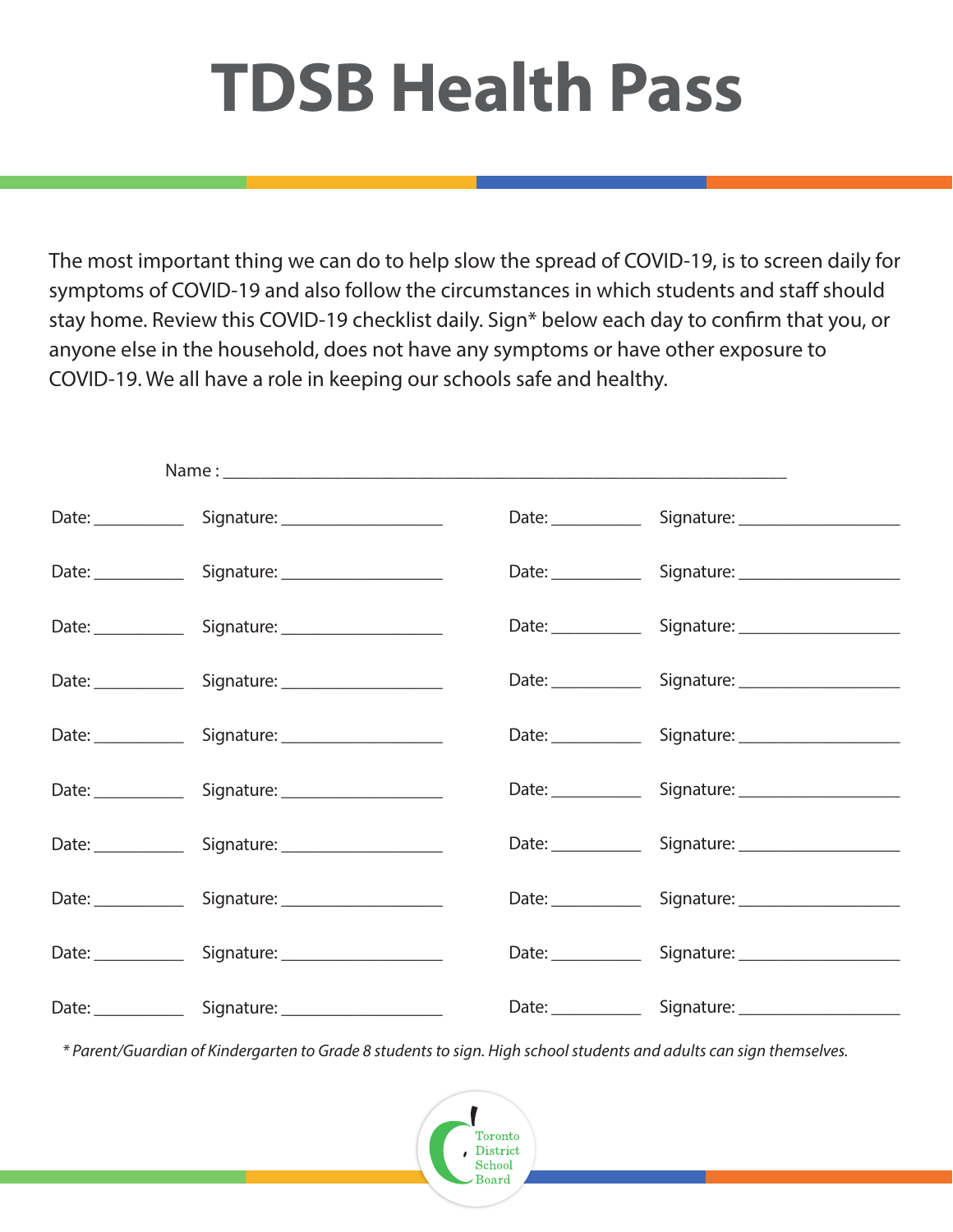**COVID-19 Screening for children/students/adults**

Please complete before entering the child care/JK-12 school setting. A parent/guardian can complete



\*\*\*Confirmed COVID-19 infection within 90 days means: if tested positive within 90 days on a Rapid Antigen, or a PCR test AND completed self-isolation. Then, do not need to self- isolate if someone in the home has symptoms.